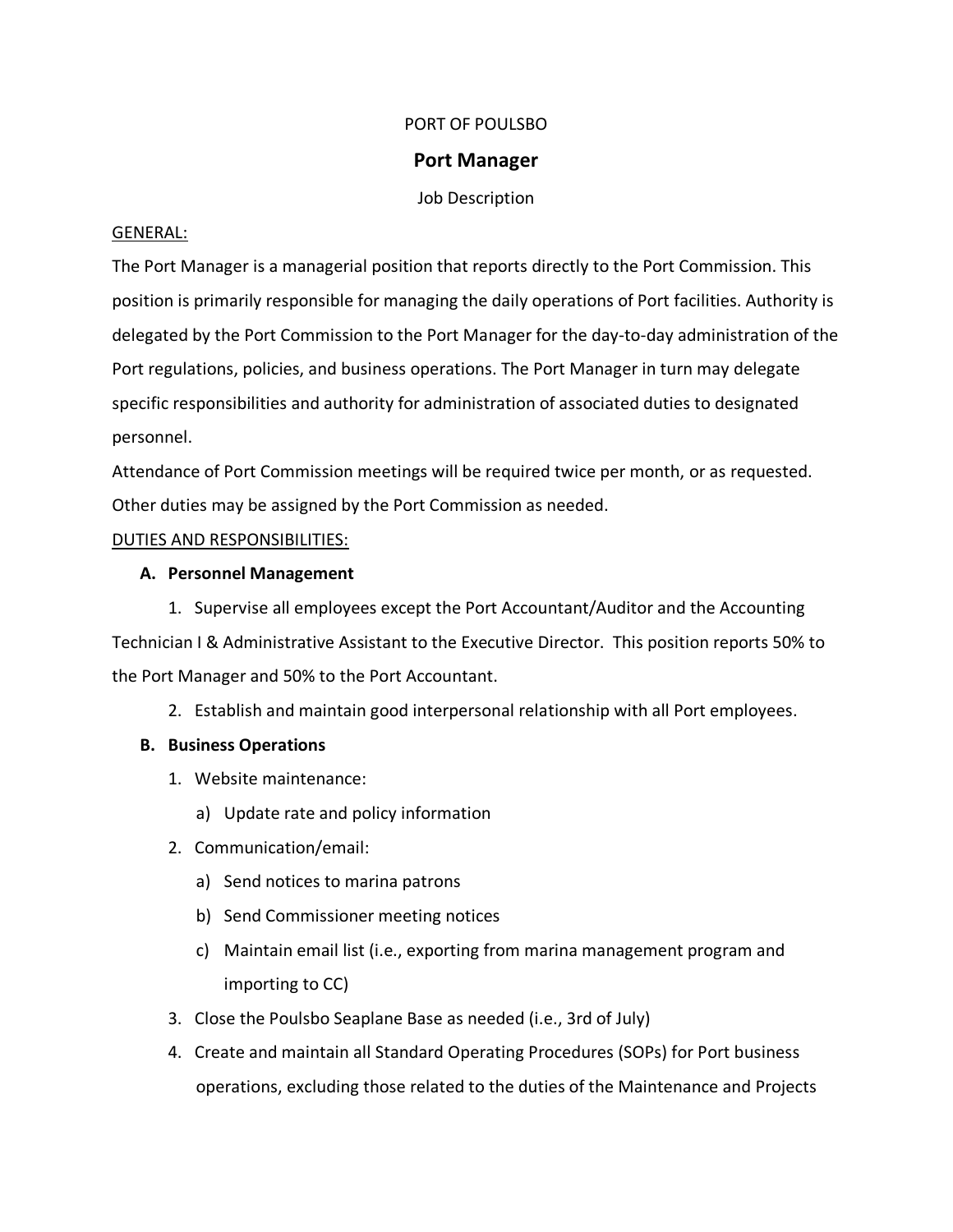Manager.

- 5. Provide authorizing signature on various Port documents.
- 6. Serve as the Port's Public Records Officer and facilitate all public records requests.
- 7. Manage all aspects of derelict and abandoned vessels.

# **C. Marketing**

- 1. Develop the marketing budget.
- 2. Oversee development and implementation of the marketing strategy/plan.

#### **D. Port Commission Support**

- 1. Prepare meeting agendas.
- 2. Review Port Commission meeting minutes & revise as needed.
- 3. Send Board any pertinent documentation at least 2 days prior to meeting.
- 4. Enforce Port regulations and policies.
- 5. Implement policy amendments.
- 6. Represent the Port in meetings with the City, Fire Dept, PMC, and HDPA, as requested.

# **E. Permitting**

- 1. Oversee all necessary permits for CIP projects (i.e., WDFW, ACOE, DOE, City of Poulsbo, DNR, Etc.).
- 2. Obtain and maintain the required Hydraulic Project Approval (HPA) for the Port's 5 Year Facility Maintenance Plan, issued by the WA Department of Fish and Wildlife.
- 3. Monitor grant funding for CIP.

# **Working Conditions:**

Work is performed both indoors and outside in a fast-paced setting with frequent interruptions from customers, phone calls, and Port staff. The position of Port Manager works primarily during the day as scheduled, often in inclement weather, with the usual hazards associated with Marina sites including frequently working on wet and slippery surfaces. May be exposed to toxic or unpleasant gases and liquids, heights, dust, loud noise, chemicals, and unsanitary or slippery conditions.